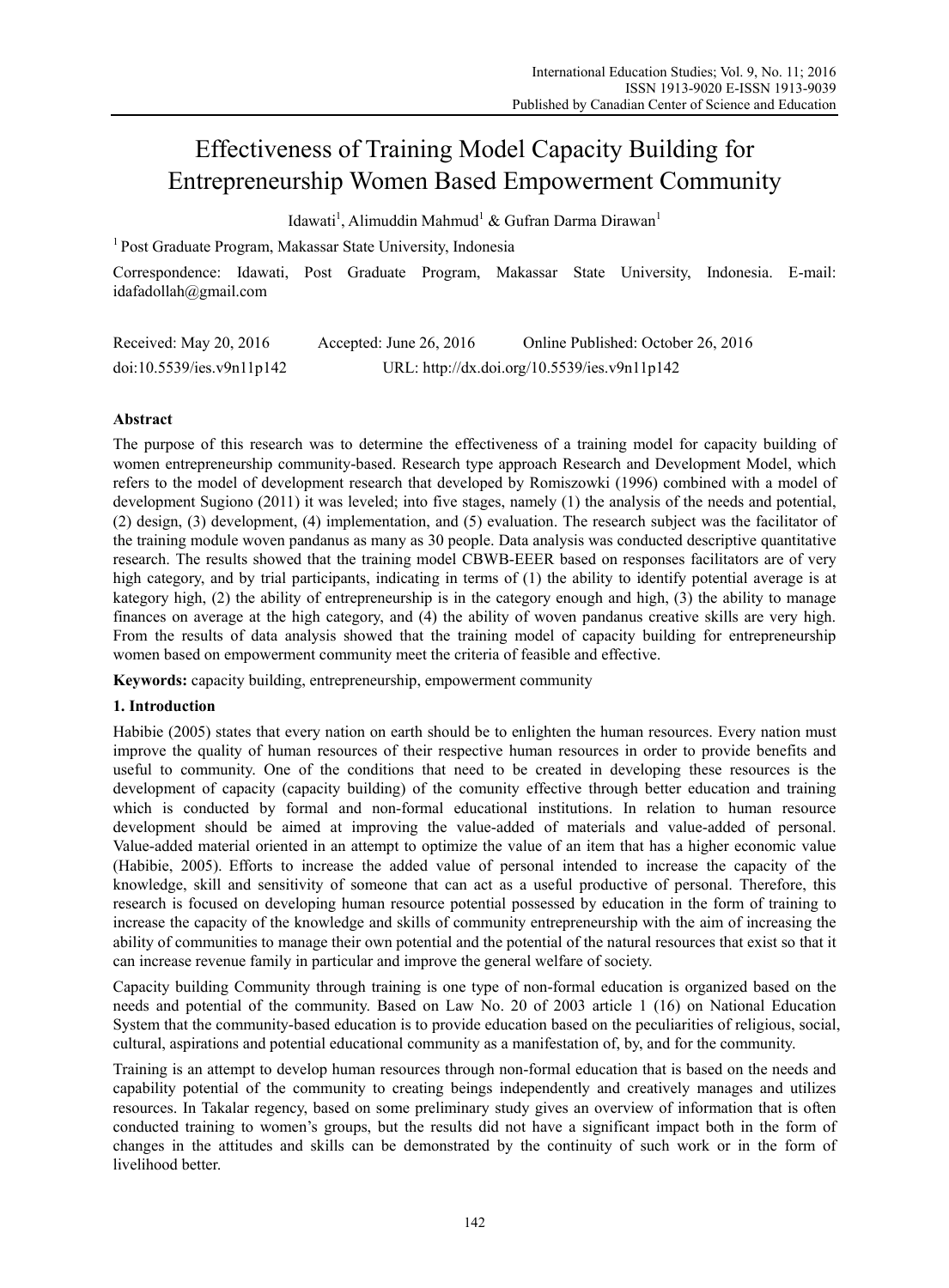Simply put the term of capacity can be defined as a person's ability to do something in order to achieve the goal. Milen (2006) provide an understanding of capacity as the ability, skills, understanding, attitudes, values, relationships, behavior, motivation, resources, and conditions that allow individuals, organizations, sectors, and the broader system for carry out their functions and achieve development goals set forth from time to time.

Goodman (1998) states that "capacity is ability to carry out the stated objectives". Capacity is the ability to carry out its intended purpose of community. Then the UNDP (2006) defines capacity as the ability (ability to solve problems) that person has, organizations, institutions, and communities to individually or collectively carry out functions, solve problems, and set and achieve goals. Meanwhile, CIDA (2000) defines capacity development as a process experienced by individuals, groups, organizations, institutions and communities to improve their ability to: 1) carry out the functions essential, solve problems, set and achieve goals, and 2) better understand and address the needs of their personal development in a wider environment in a sustainable manner.

Efforts to develop human resource capacity through the process as a whole must be a thorough (comprehensive), not only strengthens the academic base of people, but also is assisting to develop the profession or expertise (skills) them. In connection with the development of the capacity of human resources in the form of increased knowledge and skills of entrepreneurship, the Law No. 20 Year 2008 on Micro, Small and Medium Enterprises (MSMEs) programs for the growth and development of human resources in business in relation with article 19 (1) by:

- 1) Cultivate entrepreneurship
- 2) Improve the technical and managerial skills;
- 3) Establish and develop educational and training institutions to conduct education, training, counseling, motivation and creativity of business and the creation of new entrepreneurs.

The Presidential Instruction No. 1 of 2010 on the accelerated implementation of the 2010 national development priorities in the field of economy, namely a correctional program entrepreneurship and the development of new entrepreneurs. Based on Entrepreneurship Development Program Policy Ministry of Cooperatives and Small and Medium Enterprises by Deputy Human Resource Development has proposed that the entrepreneurship program of poverty reduction of 2014 by 8%-10% from 9.5 to 10.5% in the year 2013 means it will be reduced by 2%. Then as well as the unemployment rate declined from 5.8% to 5.6%. Economic growth increased from 6.7 to 7.4% in 2013 to 7.0 to 7.7% in 2014 (BPS, 2013). It shows that by growing and improving human resources through training in entrepreneurial skills will help the overall national development.

Kamil (2012) states that entrepreneurship as "the bone of economy or the tail bone of economy", namely entrepreneurship as central nervous controller controlling the economy or as a nation's economy. Furthermore, develop community capacity in entrepreneurship by providing power and ability in planning needs based on the potential and the problems faced and the objectives to be achieved. One way that can be achieved through training by implementing a training model for entrepreneurship capacity building based on community empowerment.

Development of the training model is focused for women was selected for several reasons: (1) Women are the community members most experienced helplessness, disadvantaged because of low education levels of knowledge and skills, being creative, independent so should be empowered to develop capacity through training and knowledge of life skills (life skills) in order to have the knowledge, skills productively and financial management of families and businesses. (2) Groups of women in Takalar already have basic skills and a culture based on local potentials despite treatment systems, marketing, and utilization of the results of their efforts have not managed effectively. (3) If the potential social, cultural and natural potential possessed can be managed well, it can improve the welfare of women through increased revenue from the increased knowledge and skills, a skill processing, marketing and processing skills results of operations or financial management. (4) The woman has a strategic role and function actively involved in the development, because women have a great role as the first educator in the family. (5) community training model (for women) is mostly done by community development programs but rather to a project-based orientation that is the completion of a program of activities without regard to human development and sustainability (continyuitas) of such activity in the absence of assistance from the authorities. (6) The type of training skills (vocational skills) is based on the potential of cultural and natural potential has often been implemented but did not bring any significant effect on changes in public welfare, can be considered that the management of the implementation of the training that is not managed well, the training modules are not clear, and the timing of the training is relatively short. For these reasons, then raise the idea, the idea of how to develop a training model of capacity building for entrepreneurship women based empowerment community effectively.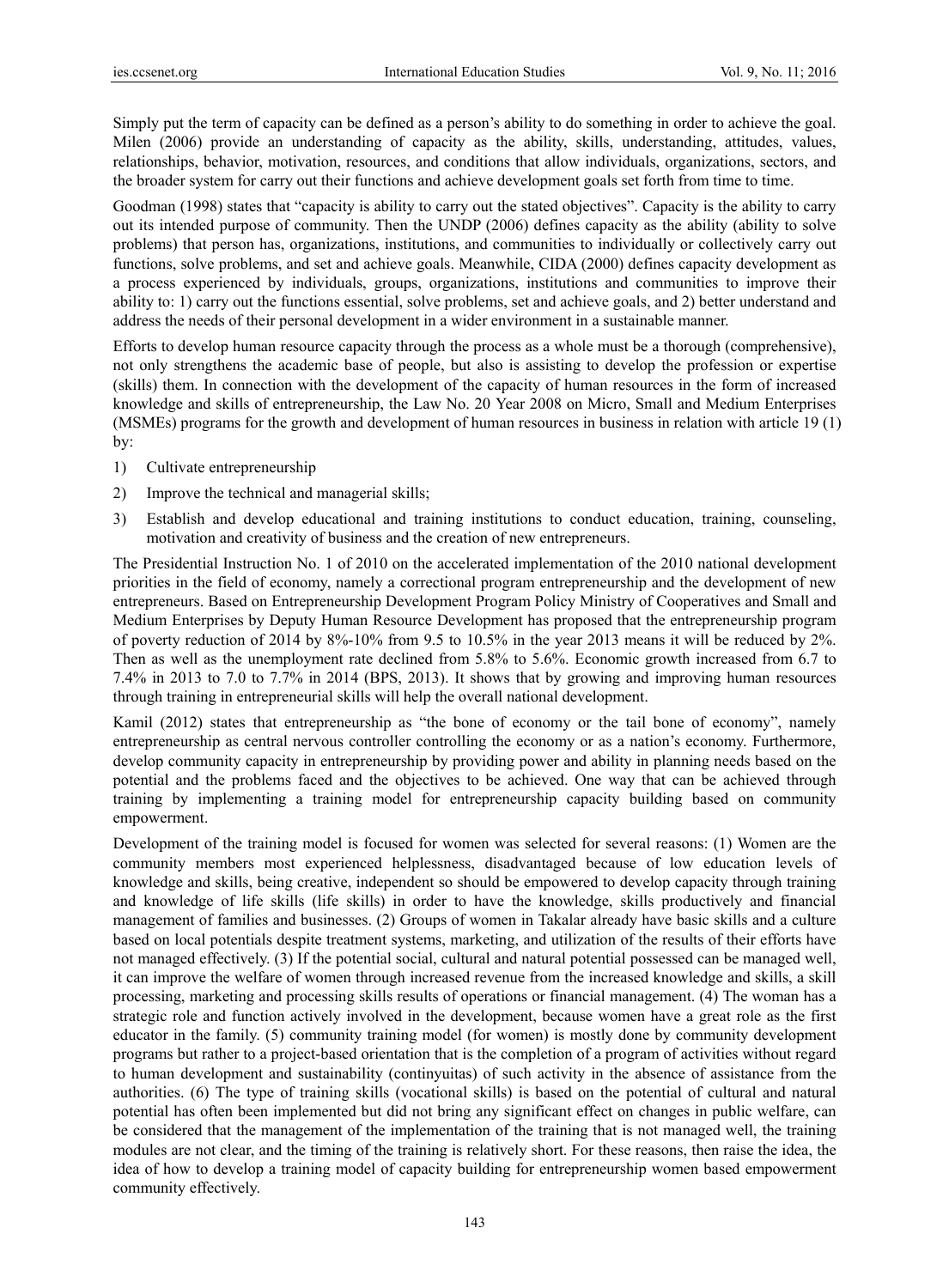# **2. Research Methods**

This research is a Research and Development (R & D), which is a research and then develop a training model for capacity building of women entrepreneurship-based community development that would later be known by the term CBWB-EEER with reference to the model developed Romiszowki (1996) combined with the development model Sugiono (2011) with stages, namely Analysis, Design, development, Implementation, and Evaluation, which later became known with the term ADDIE models.

This research was conducted in Takalar Regency, Mappakasunggu District and Sanrobone district (Takalar, Patani, Banyuanyara and Paddinging Village). The subjects were (1) the facilitator training modules, and (2) women who woven pandanus numbered 30 people.Data collection instruments of the training models developed nor the device consists of instrument validity, and effectiveness of the instrument. Instruments of validity granted to three experts or practitioners who will be judging on a model that has been developed, the model as well as instruments used in the research. The effectiveness of the instruments used to find out the effectiveness of the model that has been developed by conducting an assessment of the results of the training. The instruments used, namely the questionnaire question form given before the application of model CBWB-EEER developed (pre-test) and now after following the model CBWB-EEER (post-test).

Assessment of models and training devices are made to the criteria proposed by Nieveen (2007): (1) validity; (2) practicality; and (3) effectiveness. Based on the opinion of Nieveen, then the training model for capacity building of women entrepreneurship-based community empowerment developed in this study is said to be qualified if they meet the criteria, namely: (1) the judgment of experts and practitioners, theoretically that the training can be done well and declared invalid; (2) devices developed can be done well in the field by using indicators practicetraining devices, the ability of the facilitator to manage the training and activities of the trainees, and participants' responses to the practical training so declared to be used; and (3) the implementation of a training device to provide optimal results to the training objectives by using an indicator of increased test results of training.

Said to be effective if the ability of the participants can be grouped in five-star scale based categorization engineering standards set by the Department of Education and Culture (2002), namely: The ability of 85%-100% or score 85-100 is categorized as very high, the ability of 65%-84% or score 65-84 categorized as high, ability 55%-64% or a score of 55-64 is average, ability 35%-44% or score 35-44 categorized as low, and the ability of 0%-34% or score 0-34 categorized as very low. Purwanto (2008) is said to be effective if the ability of skills in terms of creativity and innovative can be grouped in five-point scale based on the categorization formulated by, i.e. 86%-100% categorized as very good, 76%-85% categorized as good, 60%-75% categorized enough, 55%-59% are categorized less, and  $\leq$  54% categorized as very less.

## **3. Research Result**

Based on the analysis of data collected showed that the results of the implementation of the training using the training model that has been developed is a training model for capacity building of women entrepreneurship based on community empowerment (CBWB-EEER) by using a training device that consists of guidelines for the implementation of training and modules or training materials 1 module consists of the identification of potential, module 2 entrepreneurship, financial management module 3, and 4 modules woven pandanus craft skills upgrading, which will be explained as follows.

Guidelines for the implementation of the of capacity building training for entrepreneurship women based on empowerment community are guidelines to be used in training Guidelines for the implementation of the training includes four main parts: 1) Introduction, 2) The basic concept of training, 3) The outlines of the execution of the training and discipline of training, 4) Cover and bibliography. In the introduction, elaborated on: (a) background, (b) the purpose of training, (c) the expected results, (d) a trainee, (e) the facilitator, (f) the competence of participants, (g) the scope of activities, (h) the time and place of training. In the second part of training includes basic concepts; a) definition of training, b) the principle of mentoring, c) material and training approaches, d) materials, methods, and techniques of training, e) measures implementing training. The third part covers; a) outlines the implementation of the training, b) the order of the training, and the fourth part is the cover and bibliography.

Module 1 identification of potential, the first module is intended for participants to consciously recognize its potential in the form of skills and expertise in the form of craft skills are created and developed. In addition, participants will be able to recognize potential environmental or natural resources that are nearby that could be developed. The module consists of training and learning activities one is to identify the skills and expertise. 2 training and learning activities to identify and classify potential of natural resources or environmental owned.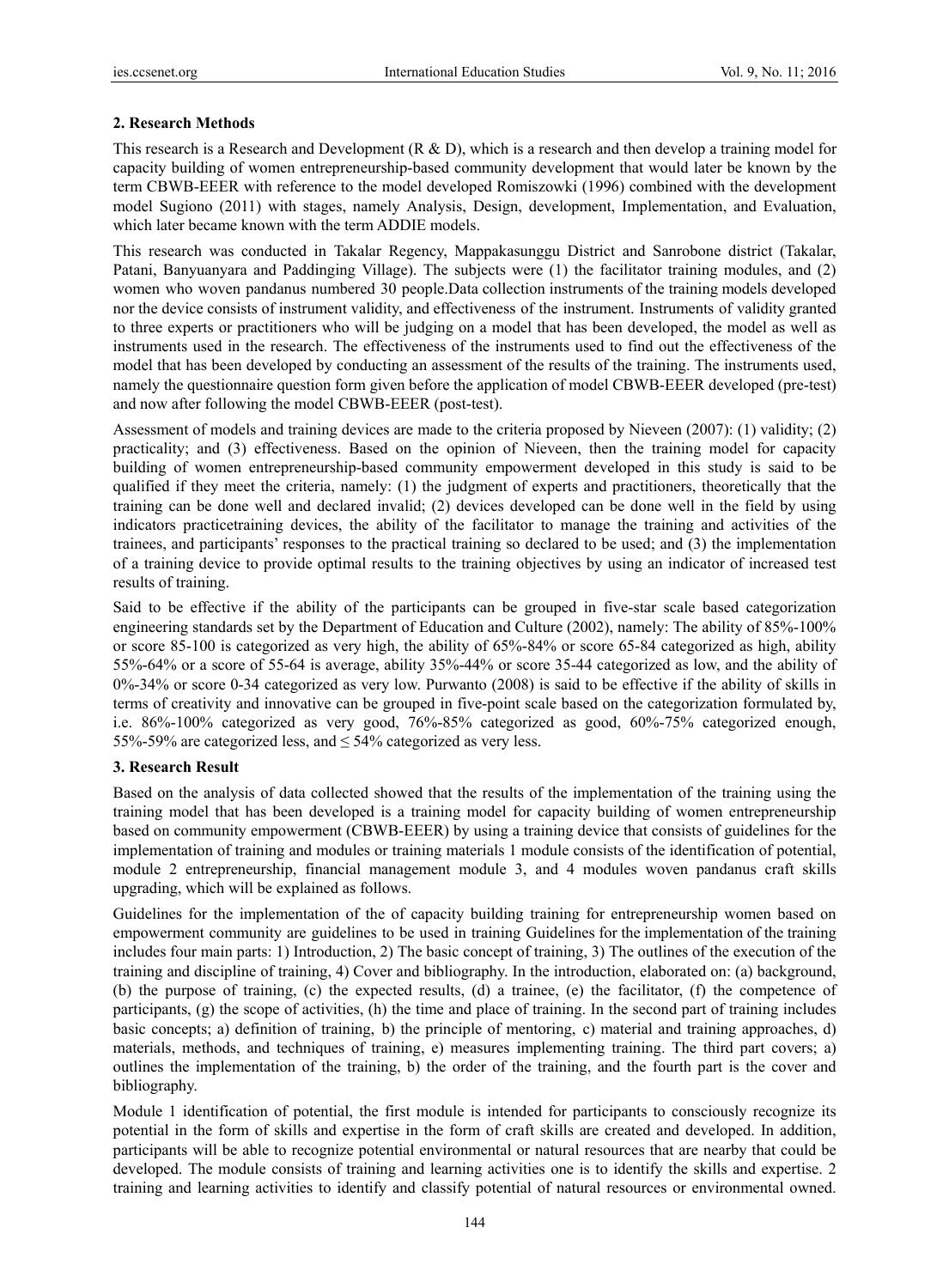Besides this module is accompanied with reading materials as enrichment of contents training module identification of potential.

Module 2 entrepreneurship, entrepreneurship training module consists of several objectives which are; Participants can find out the advantages in starting entrepreneurial activity, participants can apply the knowledge in entrepreneurship, and participants have an interest begin entrepreneurship. Training and learning activities there are three, namely learning one of creativity and innovation, two characteristics of entrepreneurial learning activities, and learning activities 3 women and entrepreneurs.

Module 3 financial management, the purpose of this module is that participants can know the concept of financial management of business and household financial management is simple, participants can understand the recording of incoming and outgoing financial (cash flow), the balance sheet and income statement, participants can keep records of financial management, participants can separate financial records of business and household finances. Training and learning activities consist of two, namely financial management activities of business and financial management activities of the household.

Module 4 Skills creations woven pandanus. Product the purpose of this module is a creative and innovative participant in making the creation of woven pandanus leavesproducts. The learning activities in this module are an activity 1) Overview of handicrafts, activities; 2) Showing a slide handicrafts; 3) Practice and demonstration activities.

The effectiveness of a training model developed obtained the results after testing the model through the training process. Effectiveness is measured from the training results based on responses facilitators of the model, and the results of the training the participants before and after implementation of the model CBWB-EEER by questionnaire questionnaire before (pre-test) and after (post-test) to determine differences in training outcomes before and after implementation of the model , Each category can be seen in the following description.

## *3.1 Results of Facilitator Response to the Model CBWB-EEER*

Responses of facilitators of the model is one of the criteria to measure the effectiveness of the model has been developed, based on the test results the following description of the facilitator's response to the models that have been developed as in Table 1 below:

| N <sub>0</sub> | Respondents   | $\frac{0}{0}$ | Average   |
|----------------|---------------|---------------|-----------|
| 1              | facilitator 1 | 98.00         | 3.92      |
| 2              | facilitator 2 | 92.00         | 3.68      |
| 3              | facilitator 3 | 96.00         | 3.84      |
| 4              | facilitator 4 | 98.00         | 3.92      |
| Total          |               | 96.00         | 3.84      |
|                | Category      | Very high     | Very high |

Table 1. Response of facilitator to the model CBWB-EEER

Table 1 shows that the response of the model developed facilitator in the category is very high at 96.00% and average 3.84 with a very high category.

*3.2 The Results of the Data Analysis Capabilities Participants to Identify Potential* 

The ability to identify the potential of their own potential and the potential of environmental resources can be viewed before and after implementation of the model, the following picture of the distribution of differences in the results of the training ofidentify potential capability in Table 2 below: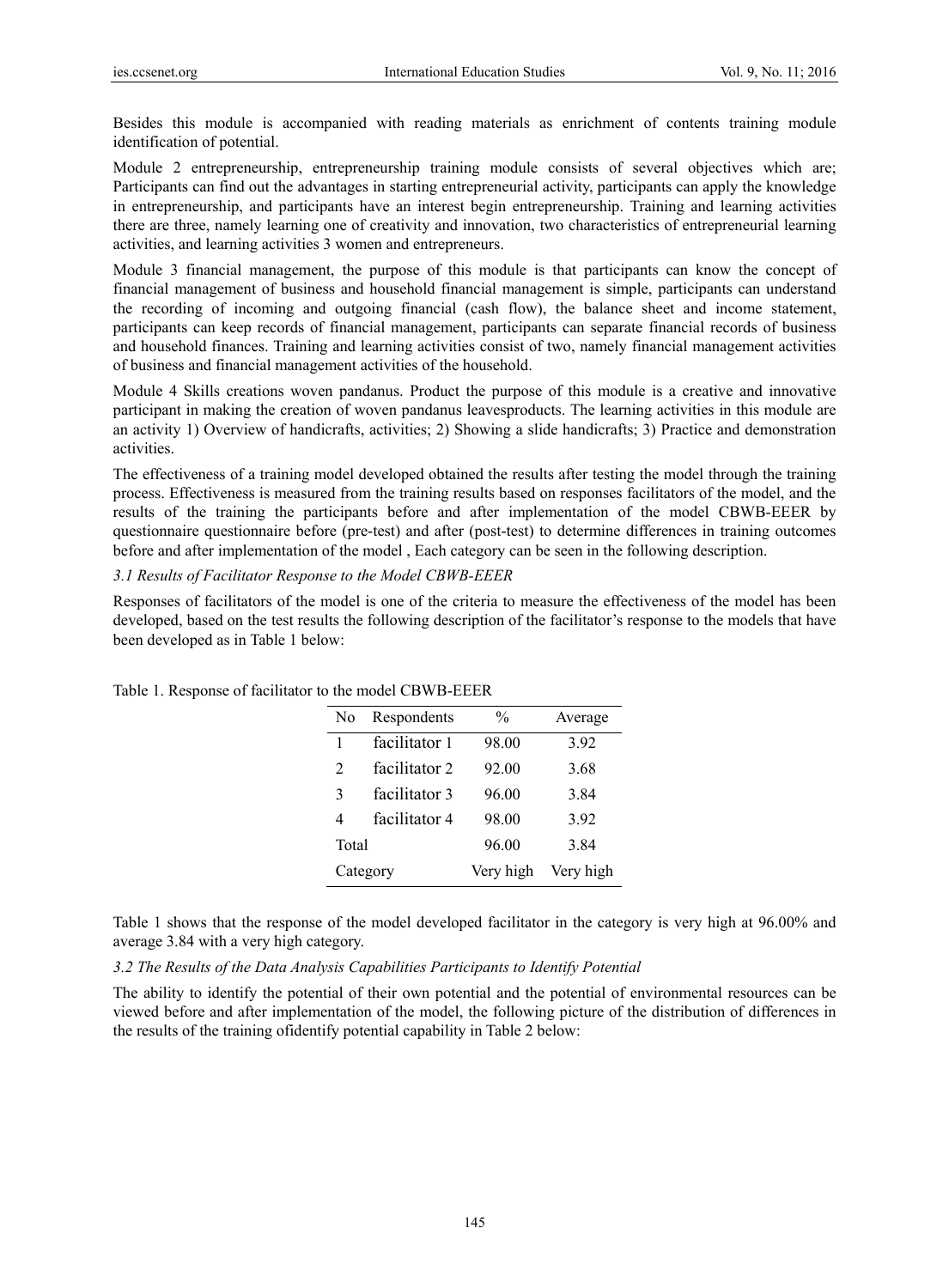| Interval  | Identify potential Capability |                | Pre-Test      |          | Post-Test     |  |
|-----------|-------------------------------|----------------|---------------|----------|---------------|--|
|           |                               | F              | $\frac{0}{0}$ | F        | $\frac{0}{0}$ |  |
| 84-100    | Very high                     | 4              | 13 33         | 7        | 23.33         |  |
| 63-83     | High                          | 15             | 50            | 23       | 76.67         |  |
| $42 - 62$ | Moderate                      | 8              | 26.67         | $\theta$ | $\theta$      |  |
| $21 - 41$ | Low                           | $\overline{2}$ | 6.67          | $\Omega$ | 0             |  |
| $0 - 20$  | Very low                      | 1              | 3.33          | 0        | 0             |  |
| Total     |                               | 30             | 100           | 30       | 100           |  |

Table 2. Data distribution of the value of identify potential capability

Table 2 shows that of the 30 participants, there are 4 people or 13.33% were categorized as very high before the implementation of the model and increased to 7 persons or 23.33% after the implementation of the model, 15 or 50% were categorized as high before the application of the model and increased to 23 people or 76.67% after the application of the model.

Results of statistical analysis to compare the difference mean (t-test) of the pre-test and post-test's capability to identify the potential to test the effectiveness of the model CBWB-EEER.The process of data analysis using the assistance program for Product Statistic Service Solution Version 22 (IBM SPSS Statistics 22). Here are the results of data processing difference in mean value of pre-test and post-test's ability to identify potential can be seen on the display Table 3 below:

Table 3. Results of t-test capability to identify potential

| Respondents | Mean    |                  |  |
|-------------|---------|------------------|--|
|             |         | Pretest Posttest |  |
| 30          | 60.6667 | - 79 2333        |  |

Based on t-test results in Table 3 shows that there are differences in the average value or mean increase of assessment prior to the application of the model shows the average value of 60.6667 and average value increased after treatment given training which the average is 79.2333. With the difference in the level of ability to identify potential participants before and after implementation of the model can be concluded that the training model that has been developed can be said to be effective.

#### *3.3 The Results of the Data Analysis of Entrepreneurial Skills Training*

The results of data analysis is also aimed at determine the effectiveness of the implementation of the training model, by knowing the difference scores of pre-test and post-test before and after the implementation of the training model. The following description of the distribution of differences in the results of training for entrepreneurship modules in Table 4 below:

| Table 4. Result of Data distribution of the value of entrepreneurial skills |  |  |
|-----------------------------------------------------------------------------|--|--|
|-----------------------------------------------------------------------------|--|--|

| Interval | Entrepreneurial skills |    | Pre-Test      |    | Post-Test     |
|----------|------------------------|----|---------------|----|---------------|
|          |                        | F  | $\frac{0}{0}$ | F  | $\frac{0}{0}$ |
| 130-150  | Very High              | 0  | 0             | 0  | 0             |
| 105-129  | High                   | 2  | 6.67          | 12 | 40            |
| 80-104   | Moderate               | 22 | 73.33         | 17 | 56.70         |
| 55-79    | Low                    | 6  | 20            |    | 3.33          |
| 30-54    | Very low               | 0  | 0             | 0  | 0             |
| Total    |                        | 30 | 100           | 30 | 100           |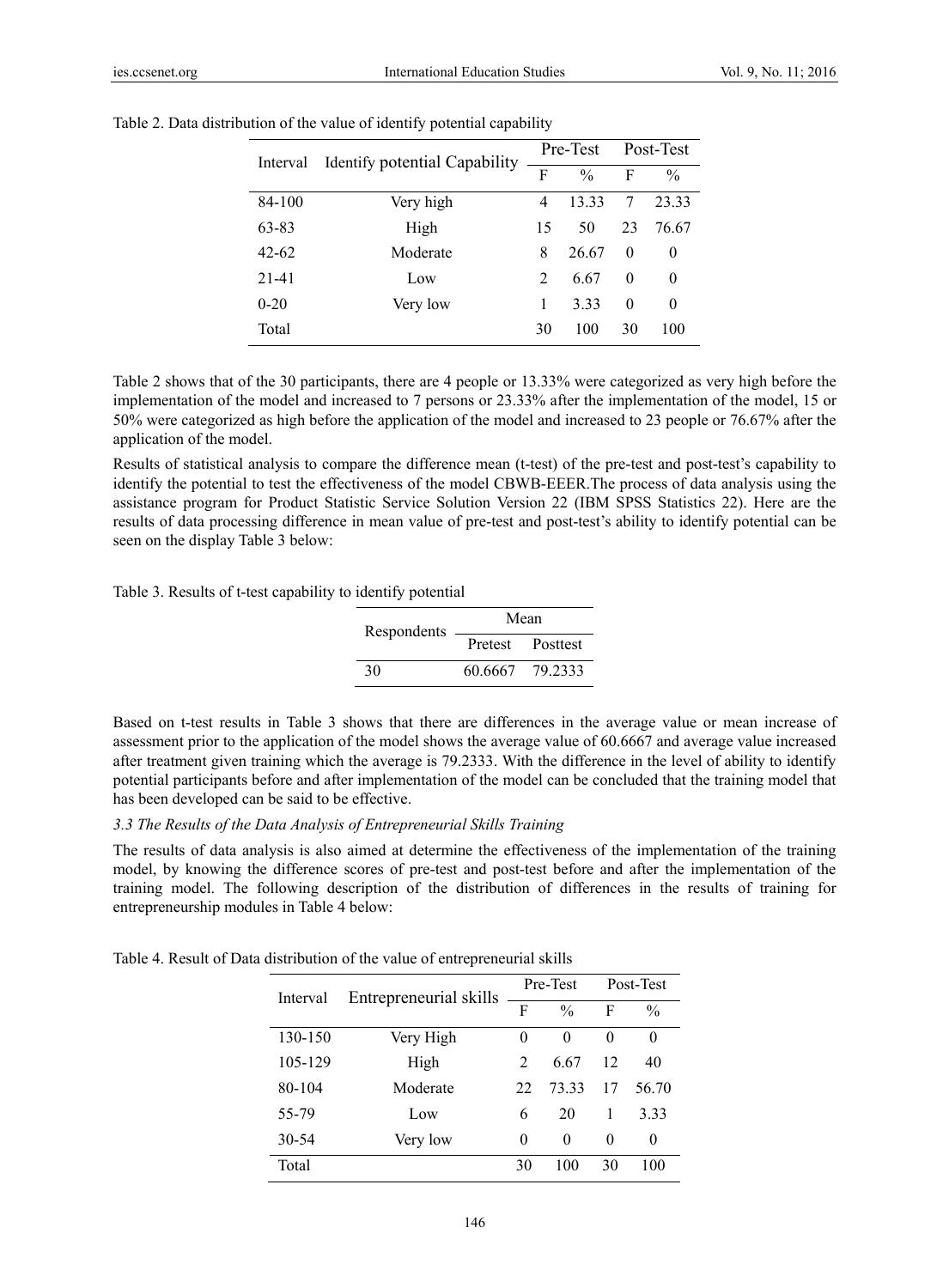Table 4 shows that of the 30 participants before it is applied training model, there are 2 people or 6.67% were categorized as high, 22 people or 73.33% were categorized as moderate, and 6 people or 20% were categorized as low. While the rate of increase participants' knowledge in terms of entrepreneurship be increased as many as 12 people or 40% were categorized as high, 17 people or 56.70% were categorized as moderate, and 1 person or 3.33% were categorized as low. Results of statistical analysis of the data mean difference (t-test) using a support program for Product Statistic Service Solution Version 22 (IBM SPSS Statistics 22), can be seen on the display Table 5 below:

Table 5. Results of the t-test entrepreneurial skills

| Respondents | Mean |                  |  |
|-------------|------|------------------|--|
|             |      | Pretest Posttest |  |
| 30          |      | 87 9333 102 4333 |  |

Based on t-test calculations in Table 5 shows the difference in value of the average or mean increase of assessment prior to the application of the model shows the average value of 87.9333 and average value increased after treatment given training which the average is 102.4333. With the difference in the level of entrepreneurial abilities of participants before and after implementation of the model can be concluded that the training model which has been developed effectively.

## *3.4 The Results of the Data Analysis Capabilities of Financial Management*

The results of data analysisare aimed to determine the effectiveness of the implementation of the training model CBWB-EEER before and after implementation of the model. The following picture of the distribution of differences in financial management training results in Table 6 below:

| Financial Management Capability<br>Interval |           | Pre-Test |               | Post-Test |               |
|---------------------------------------------|-----------|----------|---------------|-----------|---------------|
|                                             |           | F        | $\frac{0}{0}$ | F         | $\frac{0}{0}$ |
| $46 - 50$                                   | Very high | 0        | 0             | $\Omega$  | 0             |
| 37-45                                       | High      | 4        | 13.33         | 22        | 73.33         |
| 28-36                                       | Moderate  | 16       | 53.33         | 8         | 26.67         |
| 19-27                                       | Low       | 10       | 33.33         | $\theta$  | $\theta$      |
| $10 - 18$                                   | Very Low  | 0        | 0             | $\Omega$  | 0             |
| Total                                       |           | 30       | 100           | 30        | 100           |

Table 6. Distribution of the value of the data analysis of knowledge differencesin financial management

Data in Table 6 above shows that the level of knowledge of financial management in the participants before and after implementation of the model CBWB-EEER changes increased knowledge before the implementation of the model, there are 4 people or 13.33% were categorized as high, 16 people or 53.33% were categorized as moderate, and 10 people or 33.33% were categorized as low. After the implementation of the model CBWB-EEER an increase that is 22 people or 73.33% were categorized as high, 8 people or 26.67% were categorized moderate.

The results of data analysis statistically to compare the difference in mean value of pre-test and post-test capability to manage finances to test the effectiveness of the model CBWB-EEER using the assistance program Statistic Product for Service Solution Version 22 (IBM SPSS Statistics 22), can be seen in the table view 7 the following: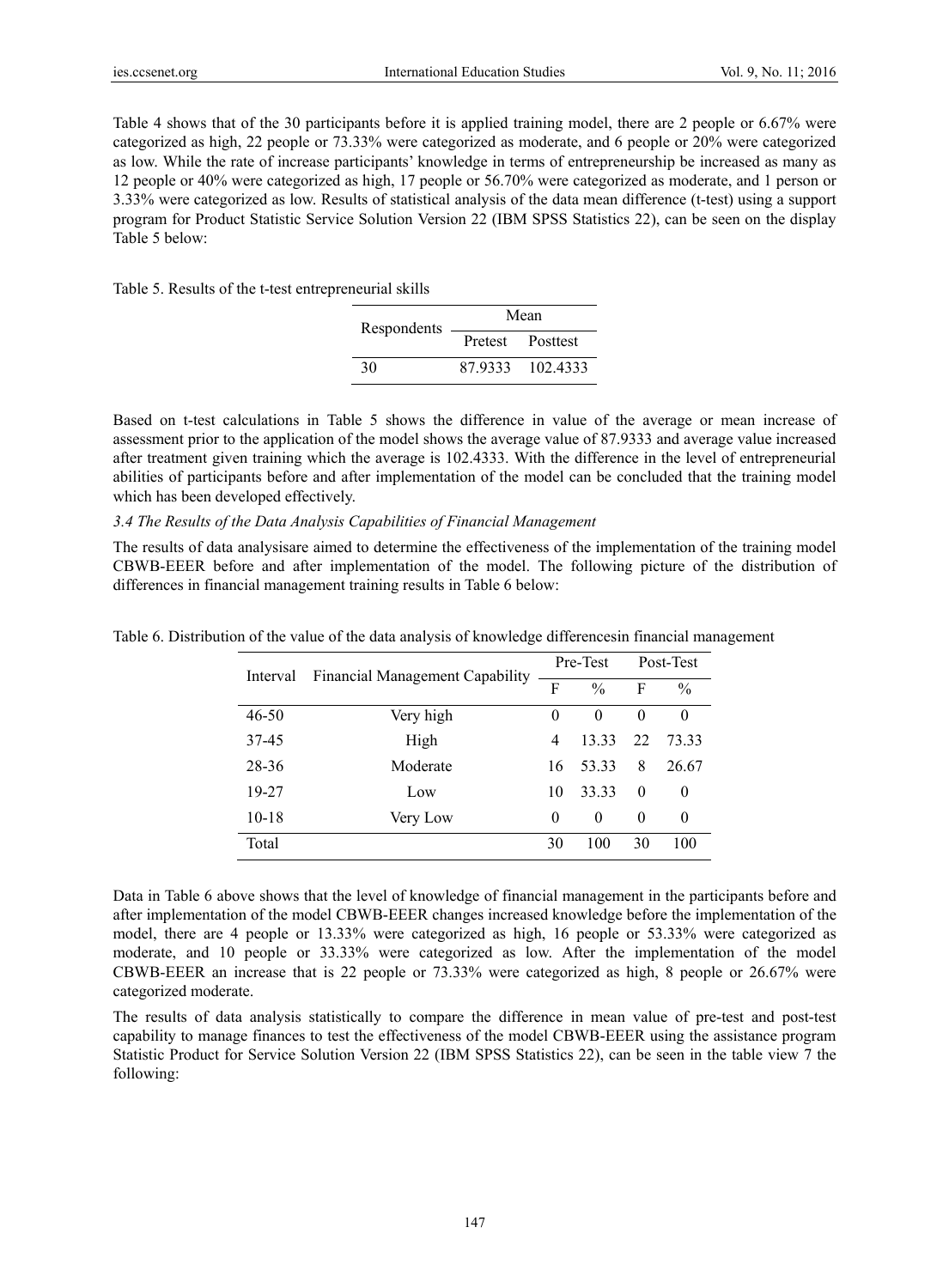Table 7. Results of t-test capability to manage finances

| Respondent | Mean            |                  |  |
|------------|-----------------|------------------|--|
|            |                 | Pretest Posttest |  |
| 30         | 29 8000 38 2333 |                  |  |

Table 7 shows the difference in value of the average or mean increase of assessment prior to the implementation of the model shows the average value of 29.8000 and average value increased after treatment given training which the average is 38.2333.

#### *3.5 The Results of the Data Analysis Skills of Creativity Capabilities and Innovation of Woven Pandanus*

Creativity and innovation training results in the terms of making woven pandanus. The following will be described differences in scores of pre-test and post-test before and after implementation of training models CBWB-EEER shown in Table 8 below:

Table 8. Distribution of the value of the data analysis difference of capabilities creation skill and innovation of woven pandanus

| Interval   | Skill Capability |    | Pre-Test      |    | Post-Test     |
|------------|------------------|----|---------------|----|---------------|
|            |                  | F  | $\frac{0}{0}$ | F  | $\frac{0}{0}$ |
| $90 - 100$ | Very high        | 0  | 0             | 30 | 100           |
| 80-89      | High             | 0  | 0             | 0  | 0             |
| 65-79      | Moderate         | 30 | 100           | 0  | 0             |
| 55-64      | Low              | 0  | 0             | 0  | 0             |
| < 54       | Very low         | 0  | 0             | 0  | 0             |
| Total      |                  | 30 | 100           | 30 | 100           |

Table 8 shows that the ability of creative and innovative skills of woven pandanus leaves the participants before and after implementation of the model CBWB-EEER changes improve the knowledge and skills, the capability of participants is not difficult to change 100% because it is able to make things that are creative and innovative.

Results of statistical analysis to compare the difference in mean value of pre-test and post-test knowledge to test the effectiveness of the model CBWB-EEER using the assistance program for Product Statistic Service Solution Version 22 (IBM SPSS Statistics 22) can be seen in the table view 9 this:

Table 9. Results of the t-test of skills creation and innovation capabilities woven pandanus

| Respondents | Mean            |                  |  |
|-------------|-----------------|------------------|--|
|             |                 | Pretest Posttest |  |
| 30          | 70.6667 89.5000 |                  |  |

Table 9 variations in the average value or mean increase of assessment before the implementation of the model shows the average value of 70.6667 and average value increased after treatment given training which the average is 89.5000.

#### **4. Discussion**

#### *4.1 Results of Facilitator Response to the Model CBWB-EEER*

Results of the assessment are facilitators of the model developed in the category is very high, This means that from the model development, training objectives, implementation steps of training, the content of the material in the module, the attractiveness of the models, designs and illustrations are clearly stated in the model developed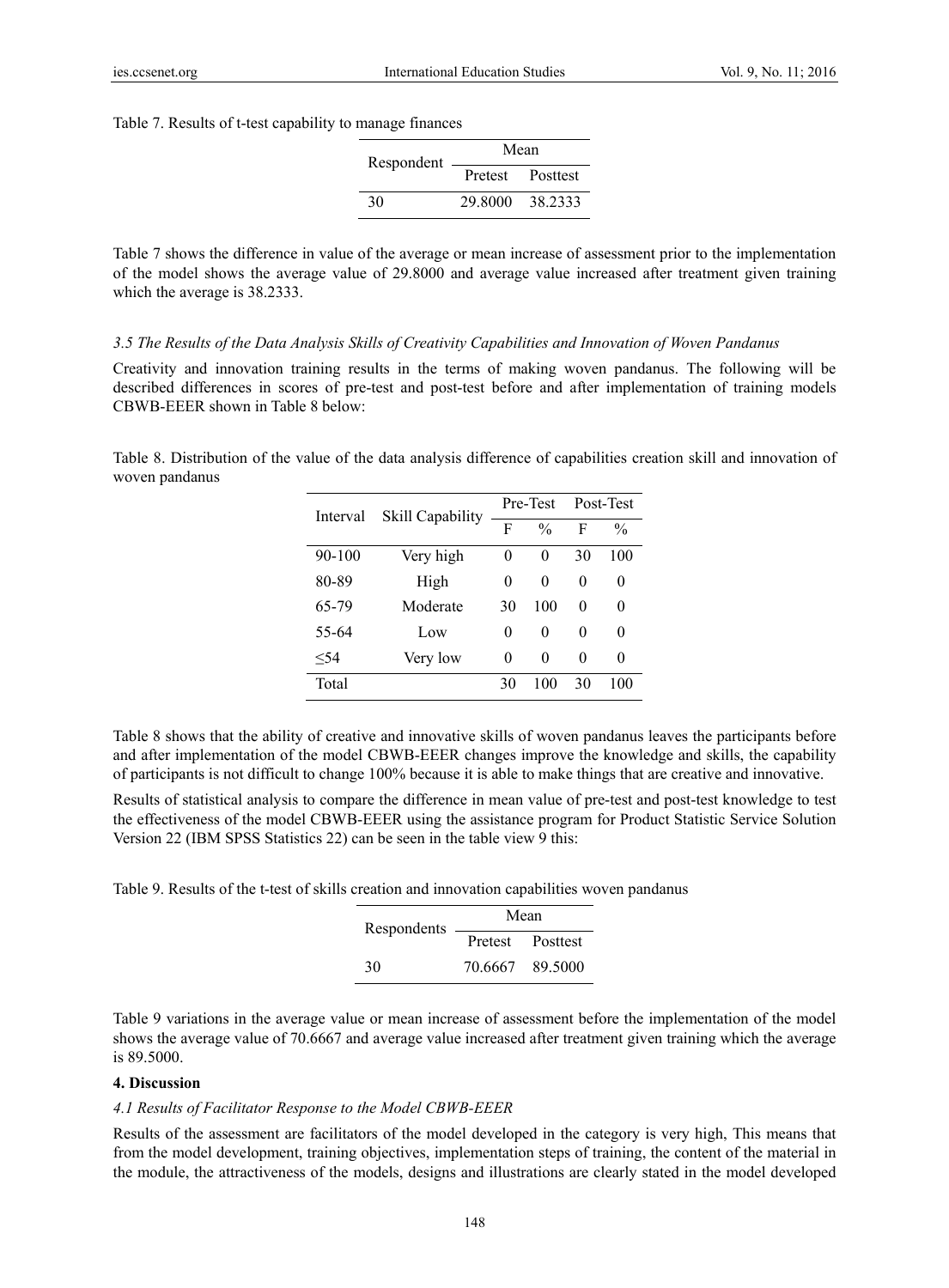that can be implemented by the facilitator and declared effective.

Results of testing the model against participant through several training modules can be described as follows:

## *4.2 The Results of the Data Analysis Capabilities Participants to Identify Potential*

The Capability to identify potential participants, both potential and the potential of natural resources or the environment that is held can be developed. Before the training CBWB-EEER model applied, 30 participants that are in the category of very High and high category. It can be concluded that the model CBWB-EEER training results are indicated by the increasing ability of the participants in identifying their potential both potential and the potential of the environment or natural resources that can be developed or utilized in the activities start entrepreneurship.

## *4.3 The Results of the Data Analysis of Entrepreneurial Skills Training*

Capability of entrepreneurship participants by using a model developed showed an increase of knowledge, attitudes, and skills in entrepreneurship. Of the 30 participants that there are 12 people or 40% of high category, 17 people or 56.70% categorized moderate, and 1 person or 3.33% categorized low. The results of this analysis indicate that some aspects of the assessment, that the participants in generally still prefer a permanent job or an office job, have limited knowledge of technology. On the other hand related to attitude and character to be entrepreneurs includes categorized enough. It can be concluded that the entrepreneurial skills of participants increased after implementation of the model so that it can be said that has developed a training model effective.

#### *4.4 The Results of the Data Analysis Capabilities of Financial Management*

The capability of participants has increased after applying the model CBWB-EER in managing business finances and in managing household finances that is, of the 30 participants there are 22 people or 73.33% were categorized as High and 8 people or 26.67% were categorized moderate. It can be concluded that the model CBWB -EEER effective in improving financial management skills.

#### *4.5 The Results of the Data Analysis Skills of Creativity Capabilities and Innovation of Woven Pandanus*

Capability the participants after following the model of CEWB-EEER significant increase is due to participants is made in the form of the practice group for the process of assessment, then its value indicates relatively similar before the training given 100% indicates the ability of participants in the category enough. Categories moderate meaning that the ability of the participants simply just do webbing as done for generation, just in the same form that rolls the mat in the form of a rectangular, circular or oval shape. But it has not been able to do or make creations in different forms.

After being shown various examples through the slide and given skills training participants are not difficult to change 100% able to make do the creative and innovative with different shapes. It can be concluded that the model CBWB-EEER can improve the ability of participants to make woven pandan leaves in a creative and innovative.Things need to be done to improve the creativity and innovation is to show an example, facilitate and assist, train, and teach it. As said by Amir (2014) that the ability of creativity can be trained and taught.

#### **5. Conclusion**

Based on this research, it was found that the training model developed CBWB-EEER are valid and effectively used in training for capacity building based on community empowerment of women entrepreneurship in Takalar. This is demonstrated by the following matters. *First*, an overview facilitator response to the models developed and the components of the model can be implemented as a whole and has a very high category. The facilitator provides response and positive response to the implementation steps of training, the range of material in a module, the attractiveness and grace models, design illustrations are clearly stated in the model.

*Second*, the achievement of the effectiveness of the training model developed is obtained based on the results of the training the participants were measured before (pre-test) and after (post-test) the application of the model, training results showed an increase in the ability of the participants in terms of the ability to identify potential, entrepreneurial capacity, the ability to manage finances, and the ability of creative and innovative skills of woven pandanus showed high results. Assessment of learning outcomes of participants to the modules developed shows that the training modules are very valid and effectively used for capacity development of women entrepreneurship is based on community empowerment.

#### **References**

Amir, M. F. (2014). *Kreativitas dan Inovasi*. Jakarta: Mitra Wacana Media.

CIDA Policy Branch. (2000). *Capacity Development, Why, What and How. Occasional Series Vol No.1, May*